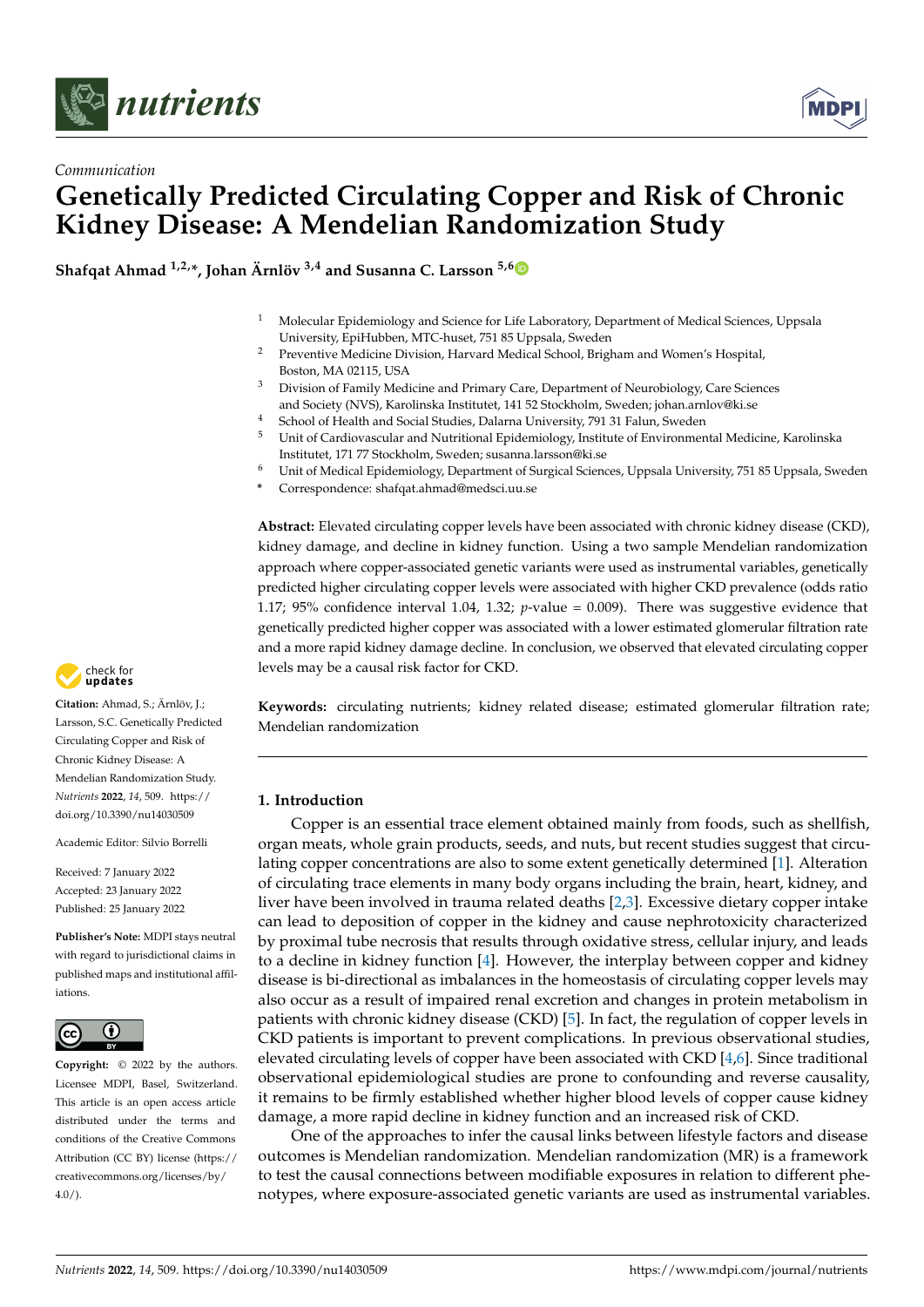Considering the random assortment of genetic variants during conception, genetic variants are not generally associated with potential confounders in the exposure-outcome association [\[7\]](#page-4-6). There are no previous studies that have examined the causal relationship between circulating copper levels in association with CKD.

We hypothesized that elevated circulating copper levels increase the risk of CKD. To test this hypothesis, we conducted a primary analysis of the association between genetically predicted circulating copper levels and CKD. In secondary analyses, we investigated whether genetically predicted high circulating copper levels associate with lower estimated glomerular filtration rate (eGFR), increased kidney rapid decline, and kidney damage.

## **2. Materials and Methods**

## *2.1. Study Design*

The current study is based on the MR design. The MR approach is based upon three assumptions. First, the genetic instrumental variable should be associated with the exposure. Second, the genetic instrumental variable should be associated with the potential confounders. Third, the genetic instrumental variable should effect the outcome variable through the exposure. The hypothesis was tested using copper-associated genetic variants as instrumental variables through a two sample MR approach [\[1\]](#page-4-0). In addition, MR studies are not vulnerable to reverse causation because genetic variants cannot be changed by disease status.

### *2.2. Genetic Instruments*

Genetic association estimates for circulating copper were extracted from a genomewide association meta-analysis of three population-based cohorts comprising 6937 individuals of European-descent [\[1\]](#page-4-0). In this meta-analysis study, circulating copper levels were measured in both plasma and serum. That study identified two genetic variants (rs17564336 in *SELENBP1* and rs34951015 in *CP*) at genome-wide significance in positive association with circulating copper levels. Both of those variants were used as genetic instruments in this MR study.

### *2.3. Outcomes*

To access the potential causal association between circulating copper levels and CKD risk, genetic association estimates for CKD were obtained from a meta-analysis of genomewide association studies (GWAS) with a total of 12,385 CKD cases and 104,780 non-cases of European descent [\[8\]](#page-4-7). CKD in that GWAS was defined as eGFR based on serum creatinine <60 mL min $^{-1}$  per 1.73 m $^2$ . Genetic association estimates for eGFR, as a continuous variable, were obtained from a GWAS of 312,468 individuals of multiple ancestry (discovery dataset) [\[9\]](#page-4-8) as well as the CKDGEN consortium and the UK Biobank cohort (*n* = 1,004,040) (replication dataset) [\[10\]](#page-4-9).

To assess the potential causal link between circulating copper levels and the risk of creatinine based rapid decline of glomerular filtration rate (eGFRcrea), genetic association estimates for eGFRcrea were obtained from Gorski et al. [\[11\]](#page-4-10). The assessment of eGFRcrea was based on the sample from the CKDGEN consortium and UK Biobank cohort. Rapid eGFRcrea cases (also called CKDi25 including  $N_{\text{cases}} = 19,901$  and  $N_{\text{controls}} = 175,244$ ) were defined as individuals who started with a baseline eGFR  $\geq 60$  mL/min per 1.73 m<sup>2</sup> and decreased by >25% from this baseline to an eGFR < 60 mL/min per 1.73 m<sup>2</sup>, while the "CKDi25" controls were the individuals who started with a baseline  $e$ GFR  $> 60$  mL/min per  $1.73$  m<sup>2</sup> and did not meet these kidney function decline parameters (had not experienced 25% decline in eGFR) [\[11\]](#page-4-10). The mean eGFR decline follow-up time varies (from 1 to 15 years) in the participating study cohorts. Serum creatinine was measured using the enzymatic method as well as Jaffe reaction based method across the participating study cohorts. The estimation of eGFR was performed using the Chronic Kidney Disease Epidemiology Collaboration (CKD-EPI) equation [\[11\]](#page-4-10).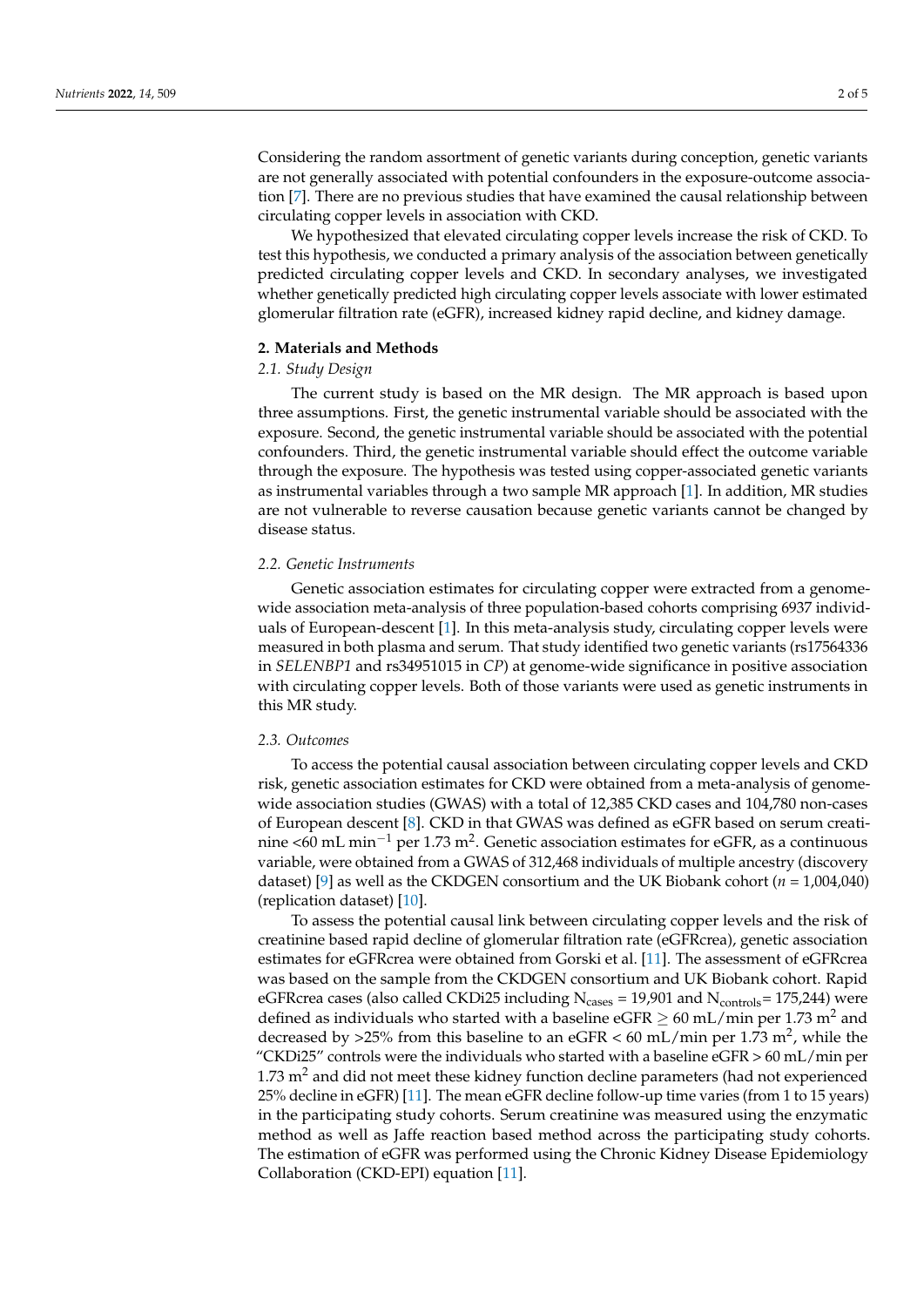To examine the potential causal link between circulating copper levels and kidney damage, genetic association estimates for markers of kidney damage were obtained from a GWAS meta-analysis by Teumer et al. [12]. Kidney damage was reflected by urinary albumin-to-creatinine ratio ( $n = 48,589$ ) and normo-albuminuria vs. micro-/macroalbuminuria ( $n = 48,255$ ) [12].

All the included study samples were based on participants of European ancestry, of age > 18 years, and contain both men and women. All the included studies were conducted following the standards of the Declaration of Helsinki.

#### *2.4. Statistical Analysis* we used the inverse-variance weight to estimate the causal estimate the causal estimate the causal estimate th

miology Collaboration (CKD-EPI) equation (CKD-EPI) equation  $\mathcal{C}_P$ 

We used the inverse-variance weighted (IVW) method to estimate the causal estimates for the associations of genetically predicted copper with the kidney outcomes. We were unable to rule out potential pleiotropic effects by applying other MR methods, such as the weighted median and MR-Egger regression methods, as the minimum required number of genetic variants for these MR methods should be at least three, and we only had two copper-associated genetic variants. Analyses were conducted using MR base  $(\text{https://www.mrbase.org/})$  (accession date: 26 December 2021) [\[13\]](#page-4-12) and R-studio. *p*-value < 0.05 was considered to be statistically significant.

# **3. Results 3. Results**

Genetically predicted higher circulating copper levels were significantly associated Genetically predicted higher circulating copper levels were significantly associated with an increased CKD prevalence (odds ratio 1.17; 95% confidence interval [CI] 1.04, 1.32; *p*-value = 0.009) (Figure [1\)](#page-2-0). *p*-value = 0.009) (Figure 1).

<span id="page-2-0"></span>

Figure 1. Associations of genetically predicted circulating copper with chronic kidney disease. CI, confidence interval; IVW, inverse variance weighted; OR, odds ratio; SNP, single-nucleotide polymorphism.

Genetically predicted higher circulating copper levels were significantly associated Genetically predicted higher circulating copper levels were significantly associated with lower eGFR in the discovery study (beta –0.88 mL min<sup>-1</sup> per 1.73 m<sup>2</sup>; 95% CI –1.72, −0.03; *p*-value = 0.043) [9] but were not significantly associated in the replication study −0.03; *p*-value = 0.043) [\[9\]](#page-4-8) but were not significantly associated in the replication study (beta −0.0001 mL min−1 per 1.73 m2; 95% CI −0.0023, 0.0023; *p*-value = 0.91). (beta −0.0001 mL min−<sup>1</sup> per 1.73 m<sup>2</sup> ; 95% CI −0.0023, 0.0023; *p*-value = 0.91).

Our MR analysis provided evidence that genetically predicted higher circulating Our MR analysis provided evidence that genetically predicted higher circulating copper levels were marginally associated with increased decline of the glomerular function tion rate (odds ratio 1.10; 95% CI 0.99,1.23; *p*-value = 0.076). rate (odds ratio 1.10; 95% CI 0.99,1.23; *p*-value = 0.076).

Genetically predicted copper levels were not significantly associated with kidney Genetically predicted copper levels were not significantly associated with kidney damage when modelling urinary albumin-to-creatinine ratio as a continuous variable damage when modelling urinary albumin-to-creatinine ratio as a continuous variable (beta 0.03; 95% CI −0.03, 0.06; *p*-value = 0.36), nor when comparing normo-albuminuria micro-/macro-albuminuria (beta 0.05; 95% CI −0.34, 0.44; *p*-value = 0.80) [12]. vs. micro-/macro-albuminuria (beta 0.05; 95% CI −0.34, 0.44; *p*-value = 0.80) [\[12\]](#page-4-11).

# **4. Discussion 4. Discussion**

In the current study, we investigated the causal relationship between genetically prepredicted circulating copper and the risk of CKD, eGFR, kidney decline function, and urinary predicted circulating copper and the risk of CKD, eGFR, kidney decline function, and albumin-to-creatinine ratio and microalbuminuria. To the best our knowledge, this is the is the first study using the MR method to explore the causal connections between circulating first study using the MR method to explore the causal connections between circulating copper intake and the CKD related outcomes. Our two-sample MR analysis confirms the urinary albumin-to-creatinine ratio and microalbuminuria. To the best our knowledge, this observational association between high circulating copper levels and increased risk of CKD  $[4,6]$  $[4,6]$ . High circulating copper levels have also been associated with reduced eGFR, rapid kidney function decline, and higher levels of urinary albumin-to-creatinine ratio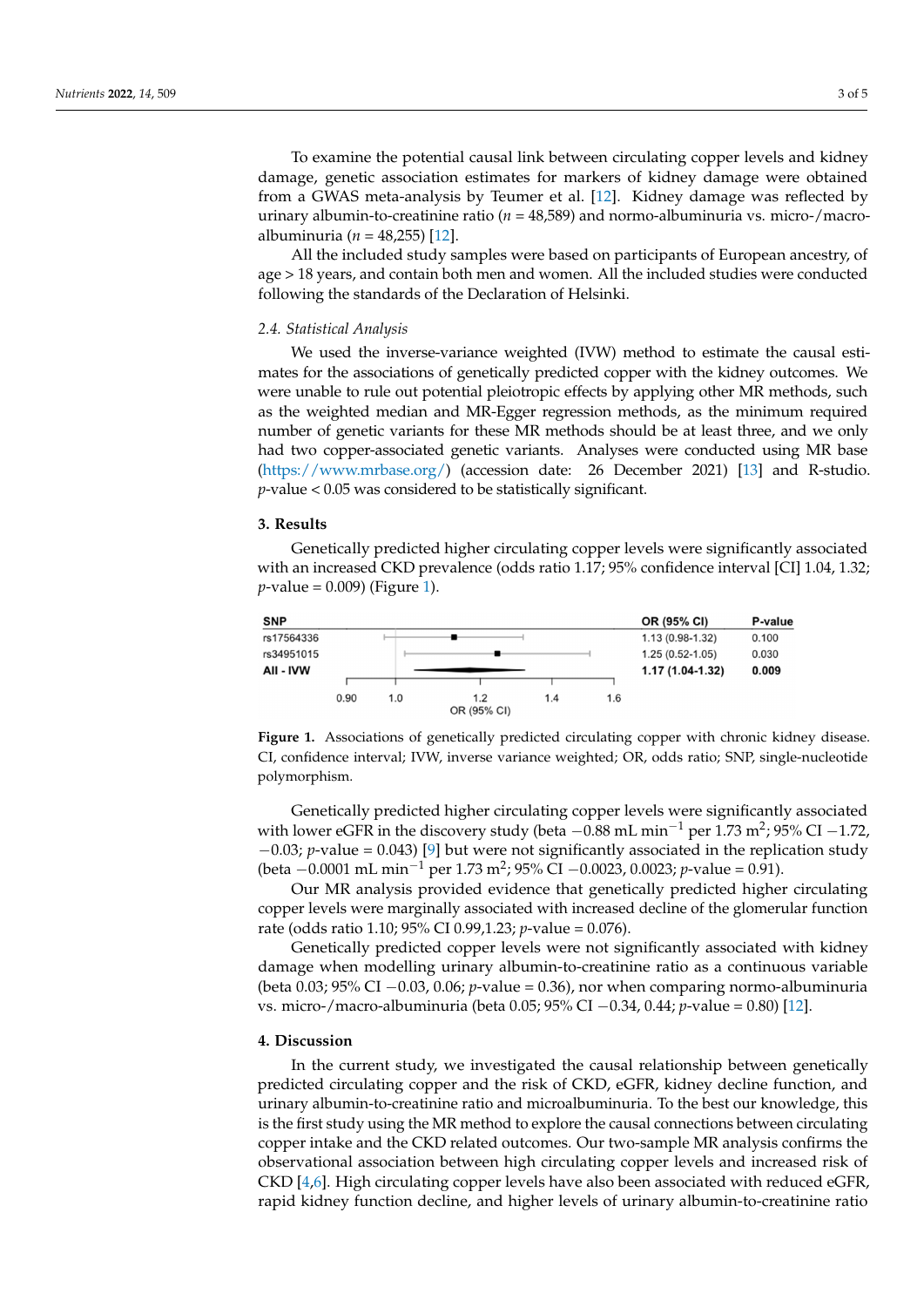and microalbuminuria [\[14–](#page-4-13)[17\]](#page-4-14). However, through MR analysis, we observed a nominally significant association of genetically predicted copper levels with reduced eGFR and rapid kidney function decline, but no association was observed with albuminuria.

Our important finding is that circulating copper was causally associated with higher risk of CKD prevalence and reduced eGFR. Copper is the important transition metal in humans and is a cofactor of several enzymes that are involved in many physiological pathways. Circulating copper is somewhat genetically controlled [\[1\]](#page-4-0), but humans are also exposed to copper through dietary intake and it reaches the kidney through blood circulation [\[18\]](#page-4-15). In the kidneys, copper catalyzes the production of highly reactive hydroxyl radical species, so this oxidative stress can cause proximal tube necrosis [\[5](#page-4-4)[,18\]](#page-4-15). Previously, through observational epidemiological studies, it has been reported that higher copper intake has been associated with abnormal eGFR [\[16\]](#page-4-16) and end stage CKD [\[19\]](#page-4-17). Our study also proposed that circulating copper is causally associated with higher CKD prevalence as well as reduced eGFR. In the replication study (Stanzick et al.) [\[10\]](#page-4-9), the eGFR-GWAS analysis was additionally adjusted for confounding factors, including interaction terms for sex\*age, age<sup>2</sup>\*sex. This might explain why the single nucleotide polymorphism-eGFR estimates in the analysis based on the replication study were very small in magnitude and not comparable with the estimates obtained based upon the GWAS by Morris et al. [\[9\]](#page-4-8), where the regression estimates were not adjusted for any interaction terms.

Strengths of the current MR study are that circulating copper levels were measured through plasma and serum and that the genetic association estimates for copper and CKD were measured in independent samples, thereby avoiding bias in the direction of the observational association. The limitation of the current study is that only two genetic variants were used as instrumental variables. It was thus not possible to rule out potential pleiotropic effects using other MR methods that are more robust for such effects. Circulating copper levels were estimated through whole blood, serum, and erythrocytes with different transformation of copper values including varying model adjustment in the different cohorts of copper genome-wide association studies. Our study might be underpowered to detect weak causal connections between copper and renal biomarkers. Furthermore, we tested many outcome traits in MR analysis. However, even if we apply multiple correction, our results for genetically predicted circulating copper levels in association with CKD risk are statistically significant. In the replication sample of CKDGEN and UK Biobank, we observed directionally similar circulating copper-CKD estimates. We only use GWAS summary data and we are not able to define CKD using both GFR and albuminuria. Finally, our studies sample was based upon individuals of European ancestry, which limited generalizability to other ancestries.

### **5. Conclusions**

In conclusion, findings of this MR study suggest that genetically predicted elevated circulating copper levels may be a causal risk factor for CKD and possibly reduced eGFR and rapid kidney decline function. Additional studies are needed to assess the clarification of potential underlying mechanisms and clinical relevance of these findings.

**Author Contributions:** Conceptualization, S.A. and S.C.L.; methodology, S.A. and S.C.L.; software, S.A. and S.C.L.; formal analysis, S.A. and S.C.L.; writing—S.A. and S.C.L.; writing—review and editing, S.A., S.C.L. and J.Ä.; supervision, S.C.L.; funding acquisition, S.C.L. All authors have read and agreed to the published version of the manuscript.

**Funding:** Ahmad was supported from the research grant from FORMAS—Early Career Grant (2020- 00989). Larsson acknowledges research support from the Swedish Research Council (Vetenskapsrådet, 2019-00977), the Swedish Research Council for Health, Working Life and Welfare (Forte, 2018-00123), and the Swedish Heart Lung Foundation (Hjärt-Lungfonden, 20210351). Ärnlöv acknowledges research support from the Swedish research council (2019-01015 and 2020-00243) and the Swedish Heart Lung foundation (20180343).